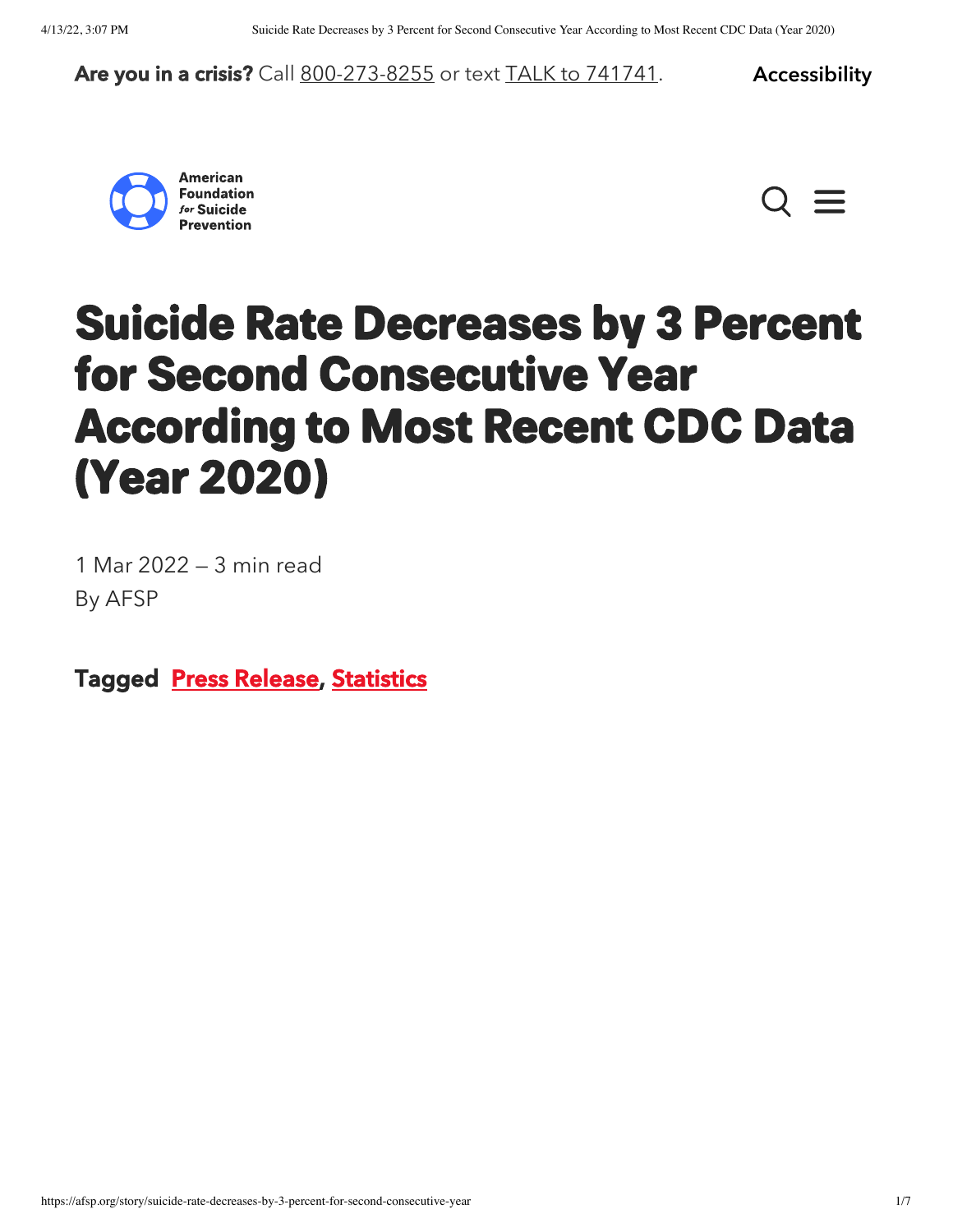

#### Share this Story



NEW YORK (March 1, 2022) - The CDC has released its most recent [data](https://www.cdc.gov/mmwr/volumes/71/wr/mm7108a5.htm?s_cid=mm7108a5_w) related to suicide for the year 2020. Suicide is a leading cause of death, and according to this new data release, the suicide rate went down for the second consecutive year. In 2020, there were 45,979 suicide deaths; in 2019 there were 47,511 suicide deaths, a decrease of 1,532 deaths. From 2019 to 2020 the overall national U.S. suicide rate declined by 3 percent, including 8 percent among females and 2 percent among males. Demographic differences in suicide persist, as evidenced by increasing rates among persons aged 25-to-34-years old and 85 and older. Rates increased slightly for Blacks, Native Americans/Alaskan Native males and decreased for other age, race and ethnic groups. Dr. [Christine](https://afsp.org/bio/christine-moutier-m-d) Yu Moutier, the Chief Medical Officer of the American [Foundation](https://afsp.org/) for Suicide Prevention released this statement: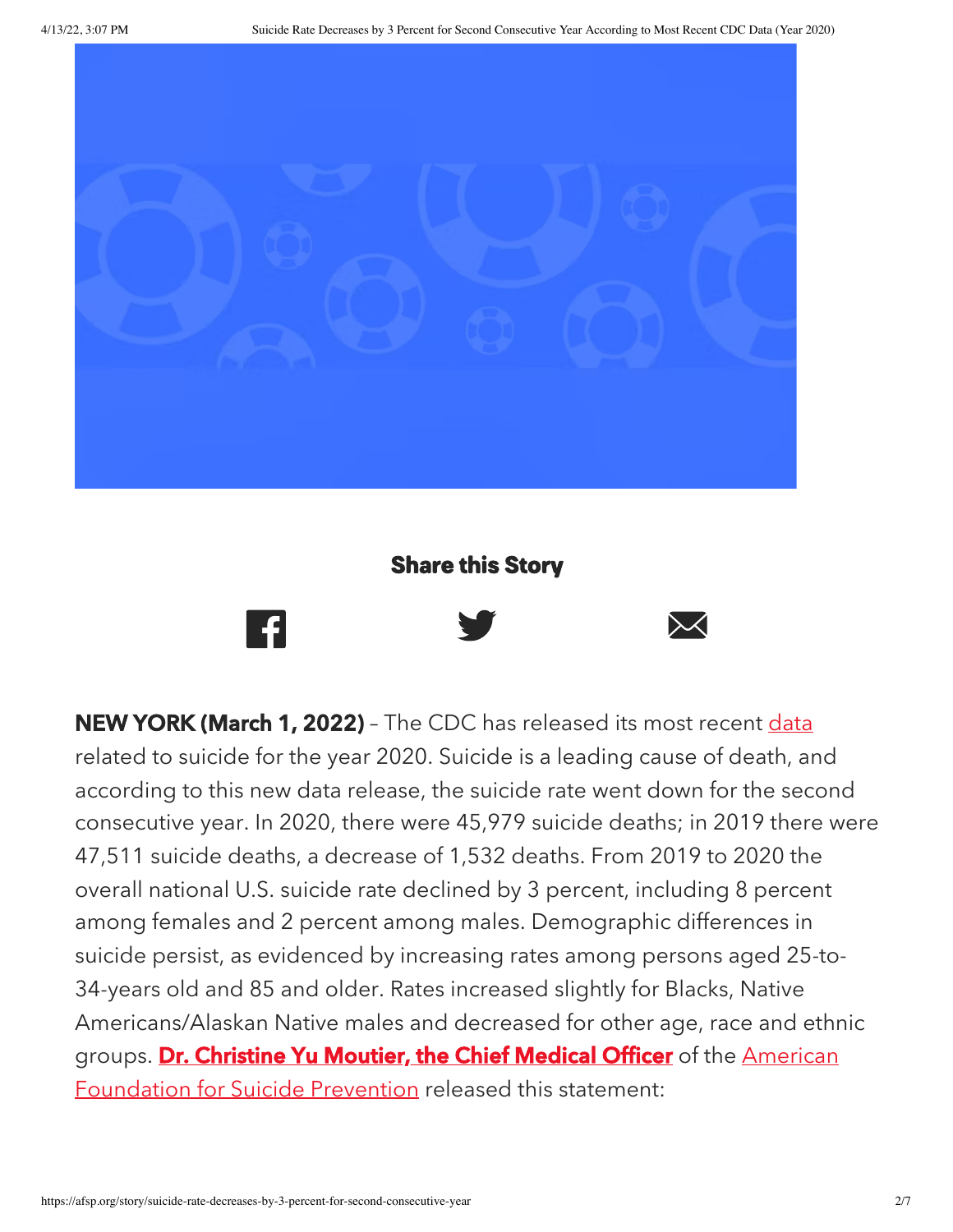"As the nation's largest suicide prevention organization, we are heartened and encouraged to see the national suicide rate decrease for the second consecutive year in the United States. Despite the recent decline in the suicide rate, factors such as social isolation, economic decline, family stressors, new or worsening mental health symptoms, and disruptions to work and school associated with the COVID-19 pandemic have been challenging and rates of depression, anxiety and suicidal thoughts have increased in the U.S. Unfortunately, the U.S. does not collect real-time suicide data but, in addition to finalized 2020 data, we are seeing provisional data for the first quarter of 2021 that suggests the rate remains steady.

There are many factors that contribute to suicide, and several factors may have contributed to the decrease in rate from 2019 to 2020. We cannot determine which specific factors may have contributed to the decline but we do know that creating a culture open to talking about mental health and suicide prevention, educating people about what to do when they are in distress, making a wide array of supports available to those who seek it, using treatments that have been shown to reduce suicide risk based on research, supporting those affected by suicide, and passing legislation that make suicide prevention a top national priority are all positive advancements that we've seen over the past several years that likely had a collective impact.

At AFSP, we are committed to creating programs, supporting research, engaging partners, and advancing policies that will help contribute to a continued decrease in suicide – especially important in light of the COVID-19 pandemic. Project 2025, a first-of-its-kind-initiative led by AFSP, aims to positively impact our culture surrounding mental health and suicide prevention and set the goal of reducing the suicide rate 20 percent by the year 2025. By mobilizing institutions, associations, and individuals across healthcare, corrections, and firearms owning communities, we are promoting evidencebased practices and research to drive policy, increase engagement around addressing mental health and suicide, and reach the most people with lifesaving initiatives.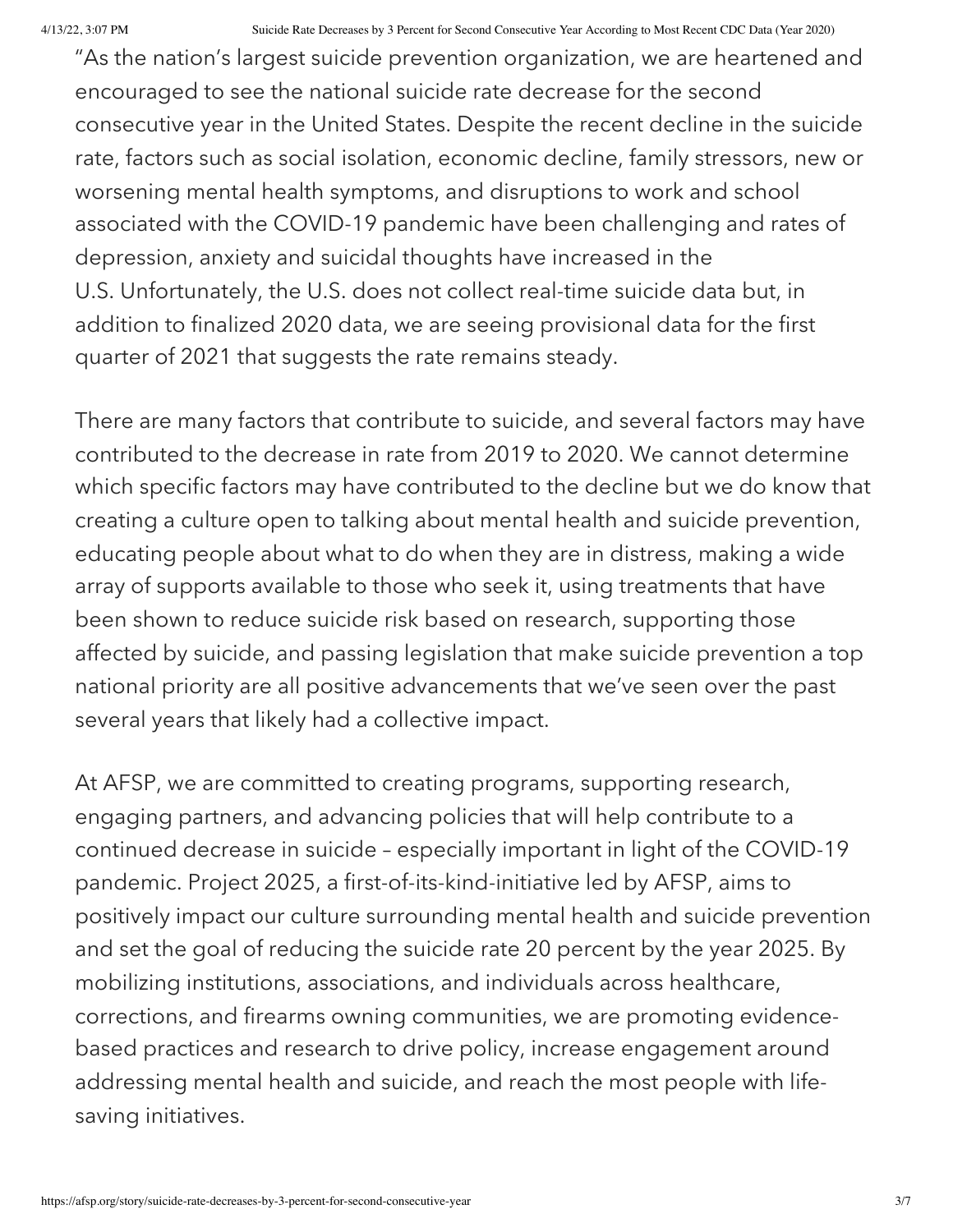4/13/22, 3:07 PM Suicide Rate Decreases by 3 Percent for Second Consecutive Year According to Most Recent CDC Data (Year 2020)

AFSP's advocacy efforts have also led to the national prioritization of suicide prevention as demonstrated by the passage of the National Suicide Hotline Designation Act, which designated 988 as the new three-digit national number for those in crisis (replacing the existing 1-800-273-8255 number for the National Suicide Prevention Lifeline; as 988 is not yet universally accessible, individuals should continue to call 1-800-273-8255 until the full effective date of July 2022). In conjunction with 988, legislation has been enacted to build an effective crisis service system to support people in crisis. Those who are in distress need to be met with resources that will support their mental health including a fully funded, accessible, and well-designed national system of crisis services and health care.

As the nation's largest private funder of suicide research, we know that concentrated, strategic, culturally competent and evidence-based suicide prevention efforts can save lives. Through these efforts, and by all working together, we have the ability to keep bending the suicide curve down."

For safe reporting: [https://afsp.org/about-suicide/for-journalists/.](https://afsp.org/about-suicide/for-journalists/)

The American [Foundation](http://www.afsp.org/) for Suicide Prevention is dedicated to saving lives and bringing hope to those affected by suicide. AFSP creates a culture that's smart about mental health through education and community programs, develops suicide prevention through research and advocacy, and provides support for those affected by suicide. Led by CEO Robert [Gebbia](http://www.afsp.org/bio/robert-gebbia) and headquartered in New York, and with a public policy office in [Washington,](http://www.afsp.org/chapters) D.C., AFSP has local chapters in all 50 states with programs and events nationwide. Learn more about AFSP in its latest [Annual](http://www.afsp.org/annualreport) Report, and join the conversation on suicide prevention by following AFSP on **[Facebook](https://www.facebook.com/AFSPnational)**, [Twitter,](https://twitter.com/afspnational) [Instagram](https://instagram.com/afspnational), and [YouTube](https://www.youtube.com/user/AFSPNational).

**Contact:** Maria de los Angeles Corral, [PR@afsp.org](mailto:PR@afsp.org)

### Comments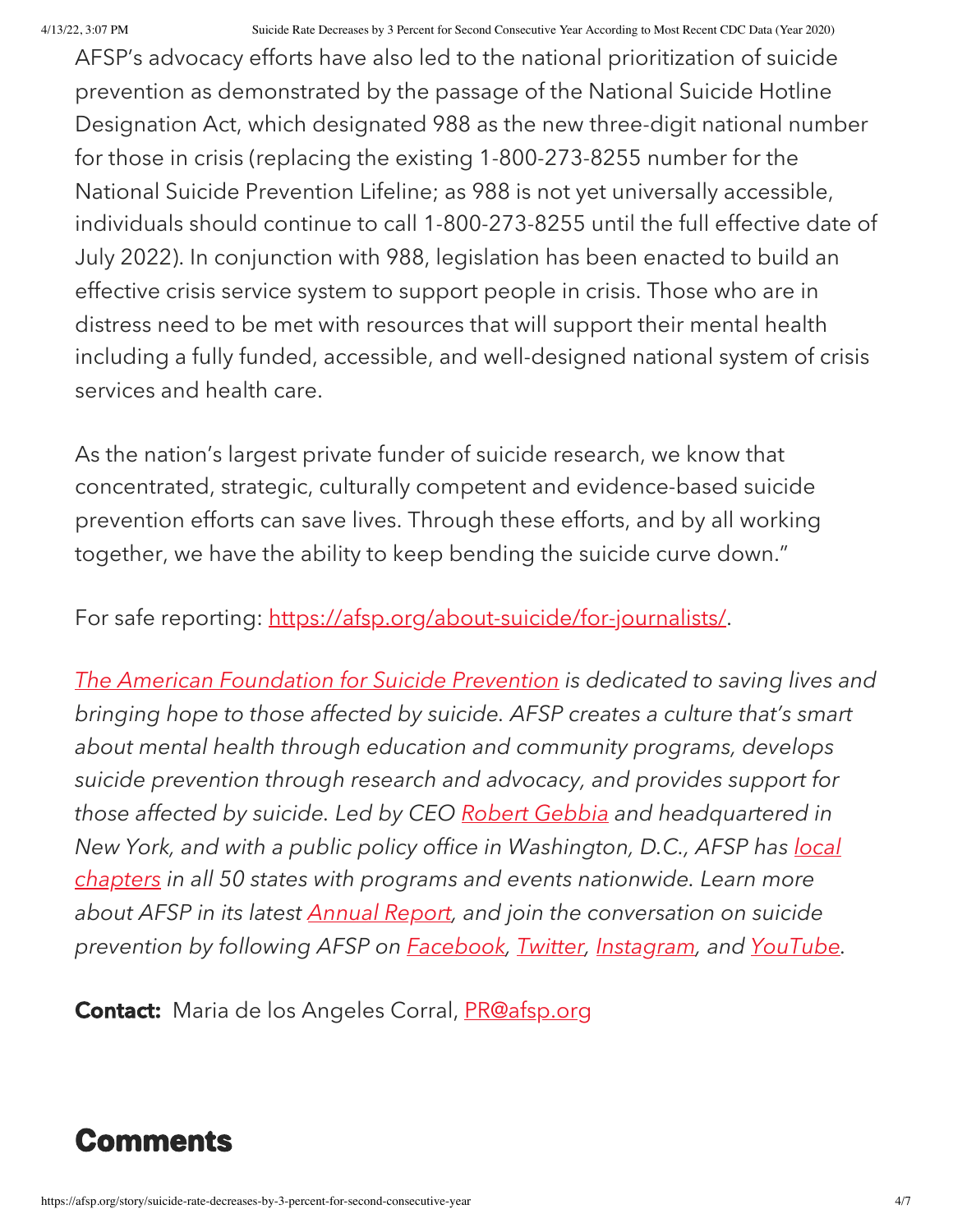| 0 Comments |                                 | Sort by<br>Oldest |
|------------|---------------------------------|-------------------|
|            | Add a comment                   |                   |
|            | <b>Facebook Comments Plugin</b> |                   |

## Connection makes a difference

[Find a chapter](https://afsp.org/find-a-local-chapter)

# Sign up for email alerts

Receive updates from the American Foundation for Suicide Prevention

### Subscribe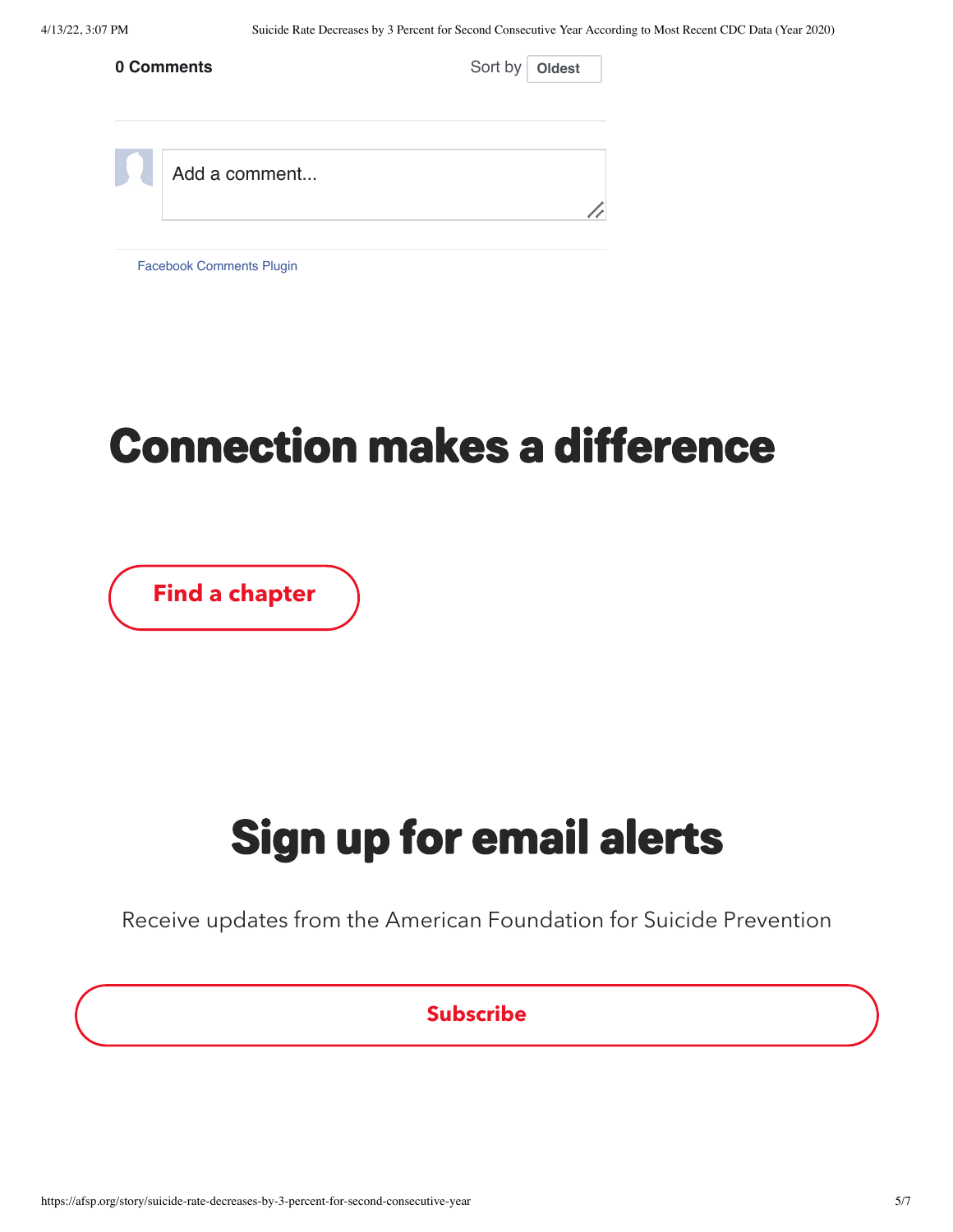### Are you in a crisis?

Please call the National Suicide [Prevention](https://suicidepreventionlifeline.org/) Lifeline at [800-273-8255](tel:+18002738255).

Or contact the [Crisis](https://crisistextline.org/) Text Line by texting TALK to [741741](sms:741741&body=TALK).

About AFSP

Get [Help](https://afsp.org/get-help)

Make a [Difference](https://afsp.org/make-a-difference)

Local Chapters

Charity Ratings